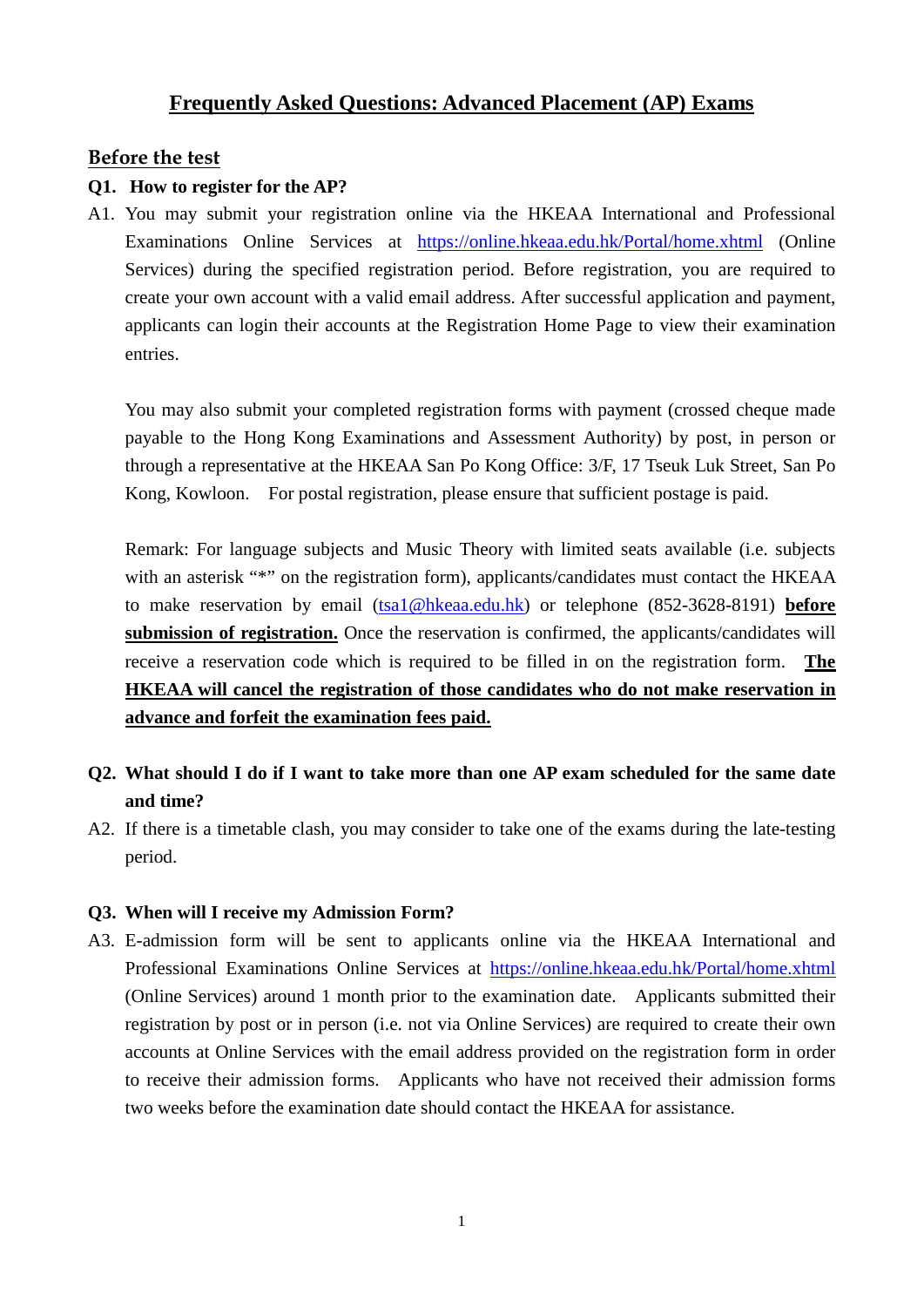## **Q4. How can I change my enrolled subjects?**

A4. You can only change your enrolled subject(s) BEFORE the registration deadline subject to the payment of supplementary fee. Please contact the HKEAA if you need to change your enrolled subject(s).

## **Q5. I am a Mainland student. How can I come to Hong Kong to take the test?**

A5. Mainland residents from Guangdong Province and 28 cities, including Shanghai, Beijing, Nanjing, Suzhou, Wuxi, Hangzhou, Ningbo, Taizhou, Fuzhou, Xiamen, Quanzhou, Tianjin, Chongqing, Chengdu, Jinan, Shenyang, Dalian, Nanchang, Changsha, Nanning, Haikou, Guiyang, Kunming, Shijiazhuang, Zhengzhou, Changchun, Hefei and Wuhan who wish to come to Hong Kong in individual capacity are required to obtain an Exit-entry Permit for travelling to and from Hong Kong and Macau and an "endorsement for individual visit (Geren Luyou, Type G)" valid for single or double-journey from the relevant Public Security Bureau Office.

Other mainland residents may join the group tours organized by designated Mainland tour companies. Group tour members need to obtain an Exit-entry Permit for Travelling to and from Hong Kong and Macau and an "endorsement for group visit (Tuandui Luyou, Type L)" issued by the Public Security Bureau Office. As group tour visitors, they must arrive and depart together as a group.

Students can also obtain an "endorsement for other reasons (Type Q)" valid for taking examinations from the Public Security Bureau Office.

## **Q6. Will the HKEAA provide accommodation service to the candidates?**

A6. The HKEAA is not involved in the provision of accommodation and tour services to candidates. Candidates are free to choose their own accommodation and other connecting arrangements for their stay in Hong Kong.

#### **Q7. What should I do if I need to stay in Hong Kong for more than 1 week for the exam?**

A7. You may apply for a Letter of Certification of Participation for visa application to Hong Kong . The HKEAA will courier the Letter to those candidates who requested this service within 14 working days upon receipt of your application. The HKEAA will only levy a fee to cover the administration and courier costs. You are advised to apply for this service at least one month before the examination date.

## **On the test day**

#### **Q8. What should I bring on the test day?**

A8. You should bring:

- Printed admission form
- AP student pack (will be provided on the first examination day)
- Acceptable government-issued or school-issued identification document with your photo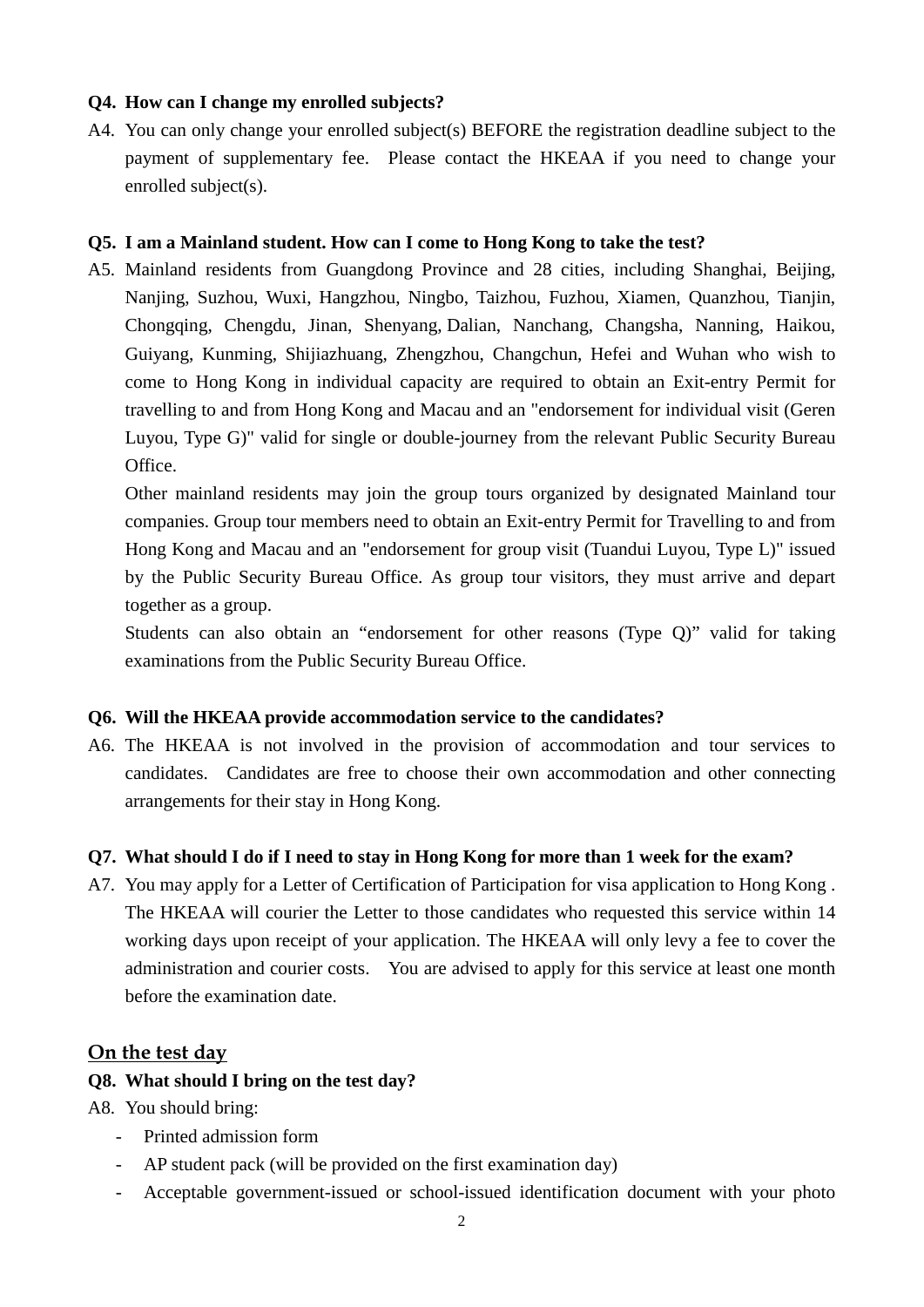and English name identical to the admission ticket, such as H.K.I.D card, valid passport, Exit-entry Permit for travelling to and from Hong Kong and Macau.

- HB pencils (No.2 pencils) with erasers for all responses on your multiple-choice answer sheet
- Pens with black or dark blue ink for completing areas on the exam booklet covers and for free-response questions in most exams
- A watch
- An approved calculator with the necessary capabilities if you are taking the AP Biology, Calculus, Chemistry, Physics or Statistics exams. To learn more about the calculator policy for each of these exams and obtain a list of authorized calculators, you may visit [www.collegeboard.com/ap/calculators.](http://www.collegeboard.com/ap/calculators)
- If you are taking AP Biology exam, please note that only four-function calculator (with square root) is permitted to be used in the exam.
- If you are taking AP Calculus exam, please note that non-graphing scientific calculator is NOT allowed to be used in the exam.
- A ruler or straightedge only if you are taking an AP Physics Exam.

## **Q9. When should I report to the test centre?**

A9. You must report to the test centre no later than 30 minutes before the exam commencement time.

## **Q10. What items are not allowed to be brought into the test room?**

A10. The following are prohibited items:

- Electronic equipment (cell phones, smart phone, tablet computer, etc.), portable listening or recording devices (MP3 player, iPod, etc.), cameras or other photographic equipment, devices that can access the Internet, or any other electronic or communication devices
- Books, compasses, mechanical pencils, correction fluid, dictionaries, highlighters, notes or colored pencils
- Scratch paper; notes can be made on portions of the exam booklets
- Reference guides, keyboard maps or other typing instructions
- Watches that beep or have an alarm
- Portable listening devices or portable recording devices (even with headphones) or photographic equipment
- Computers
- Clothing with subject-related information
- Food or drink

# **Q11. Are all test centres easily accessible?**

A11. All test centres are accessible by public transportation. You may refer to the location map and suggested transportation of the test centres at<http://www.hkeaa.edu.hk/en/ipe/ap/> after you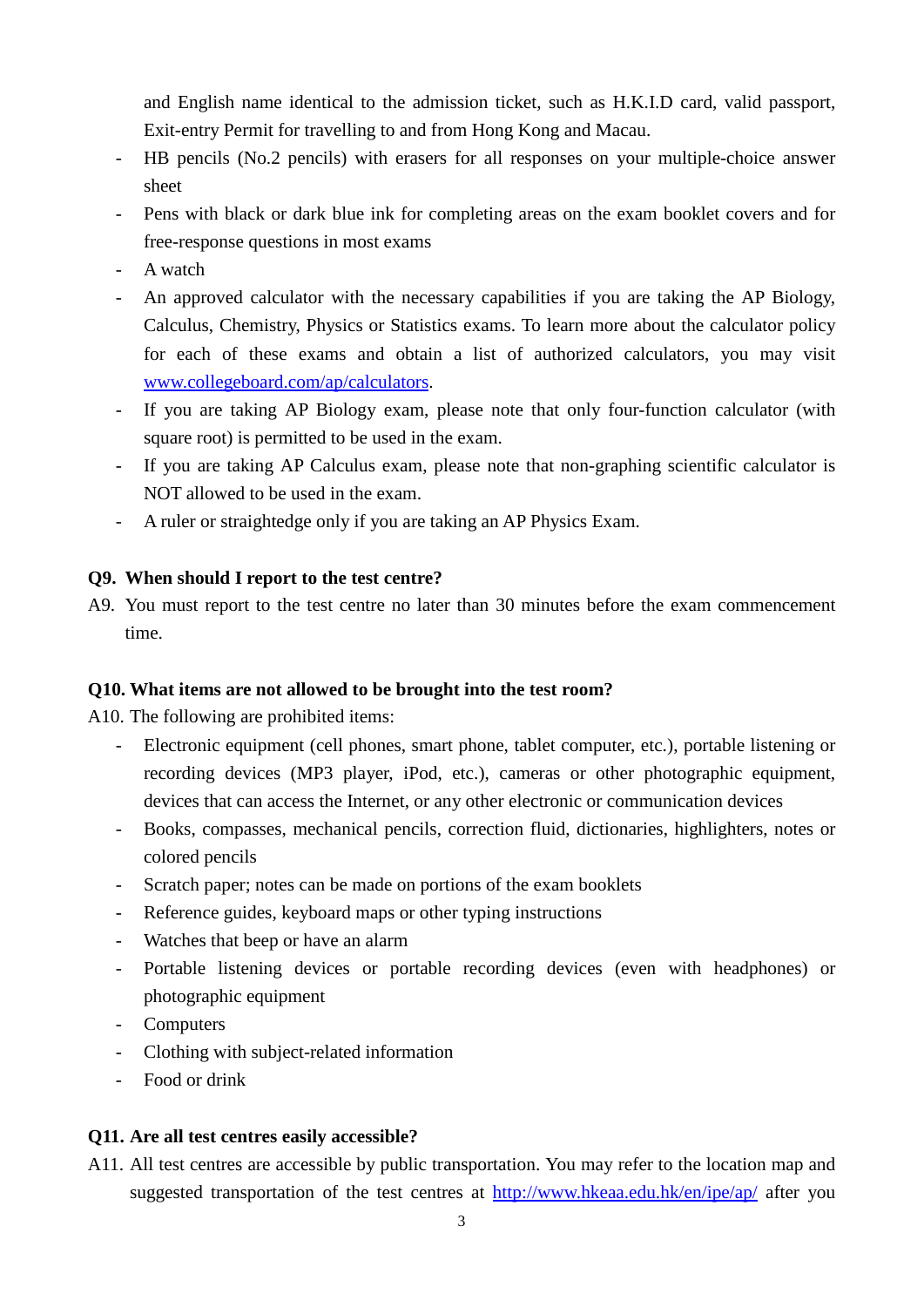have received your e-admission form. More information on local transportation is available at the following: Mass Transit Railway (MTR): [www.mtr.com.hk](http://www.mtr.com.hk/) (tel: 852-2881 8888) Kowloon Motor Bus: [www.kmb.hk](http://www.kmb.hk/) (tel: 852-2745 4466) Citybus / New World First Bus: [www.nwstbus.com.hk](http://www.nwstbus.com.hk/) (tel: 852-2873 0818) Transportation of the Hong Kong International Airport: <http://www.hongkongairport.com/eng/transport/to-from-airport/index.html> Transportation to Hong Kong from Shenzhen Airport: [http://www.szairport.com/szairport/laiwga/list\\_jcjt.shtml](http://www.szairport.com/szairport/laiwga/list_jcjt.shtml)

## **Q12. When will I get my AP number?**

A12. Your AP number is located in your AP Student Pack, which you will receive from the exam centre during your first AP subject. AP number links all of your exam materials to you. On exam day, you will be asked to label all your exam materials with your AP number. Tip: Remove your AP number card from your AP Student Pack and keep it somewhere safe, so you can find it later if you decide to order grade reporting services.

## **Q13. When will I get my Student ID number?**

A13. Your student ID number is given on your admission ticket. You are strongly advised to enter the student ID number correctly on your answer sheet of your FIRST AP Examination to avoid any delay in receiving access to your scores online.

## **After the test**

## **Q14. What should I do if I was absent from a test?**

A14. If you were absent from a test, all exam fees are nonrefundable and non-transferable. The HKEAA will not report any information on absentees to the College Board.

#### **Q15. How can I get the scores?**

A15. AP Score Reports are provided via the online score reporting system in July by the College Board to the candidates, the colleges and universities designated by the candidates on the answer sheets of the first subject taken. Some scores take longer to process due to late testing or other special circumstances (e.g. extra time needed to match candidates' records). You are advised to open your College Board account before AP results are released (i.e. before July). Once you have signed up for an account, emails given by the College Board will keep you updated on how and when to access AP scores and you will be able to view, download and print your AP score reports. If you do not receive your score report by 1 September, you may contact the AP Services for Students at telephone number: (1) 212-632-1780 or email at [apstudents@info.collegeboard.org.](mailto:apstudents@info.collegeboard.org)